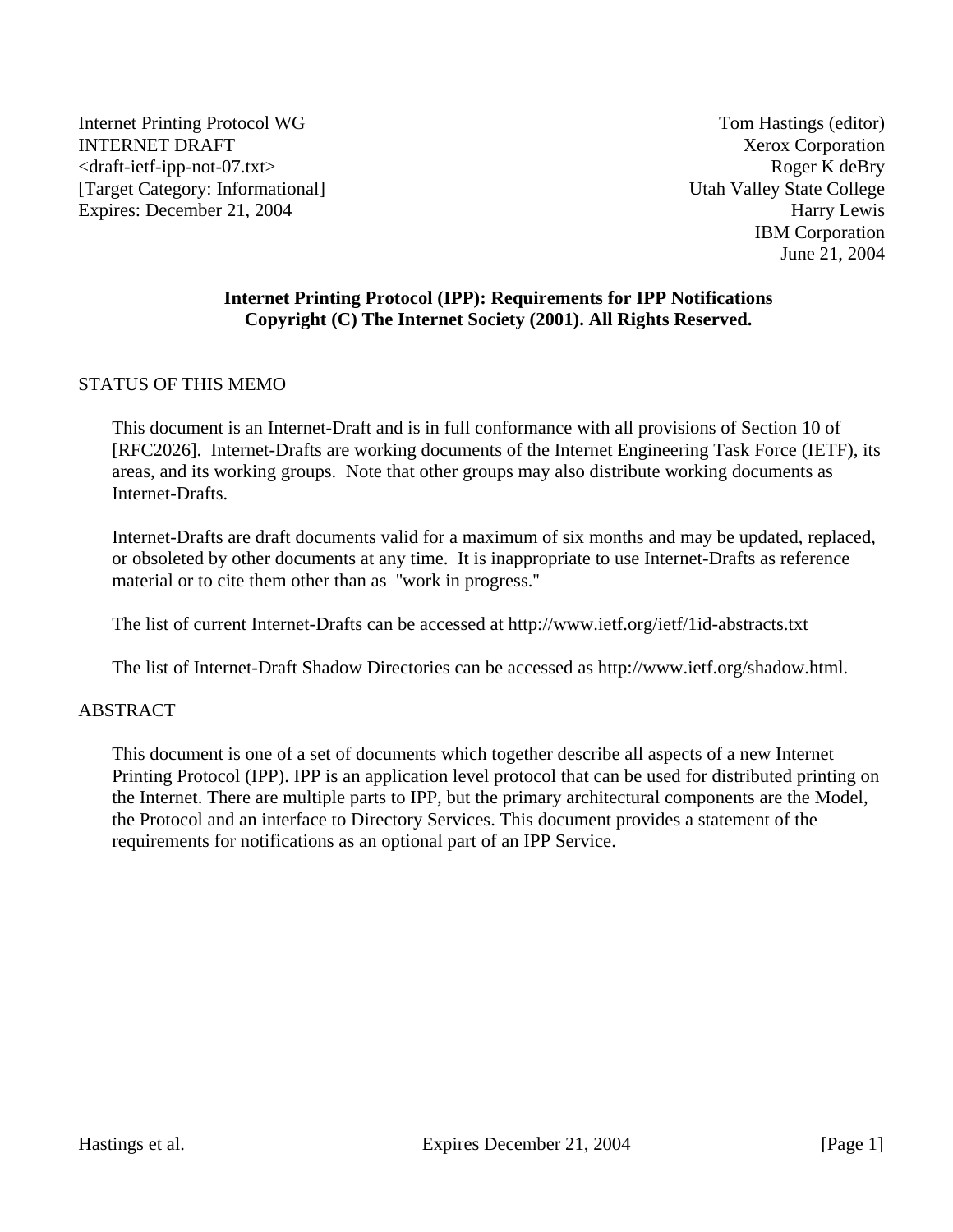# Table of Contents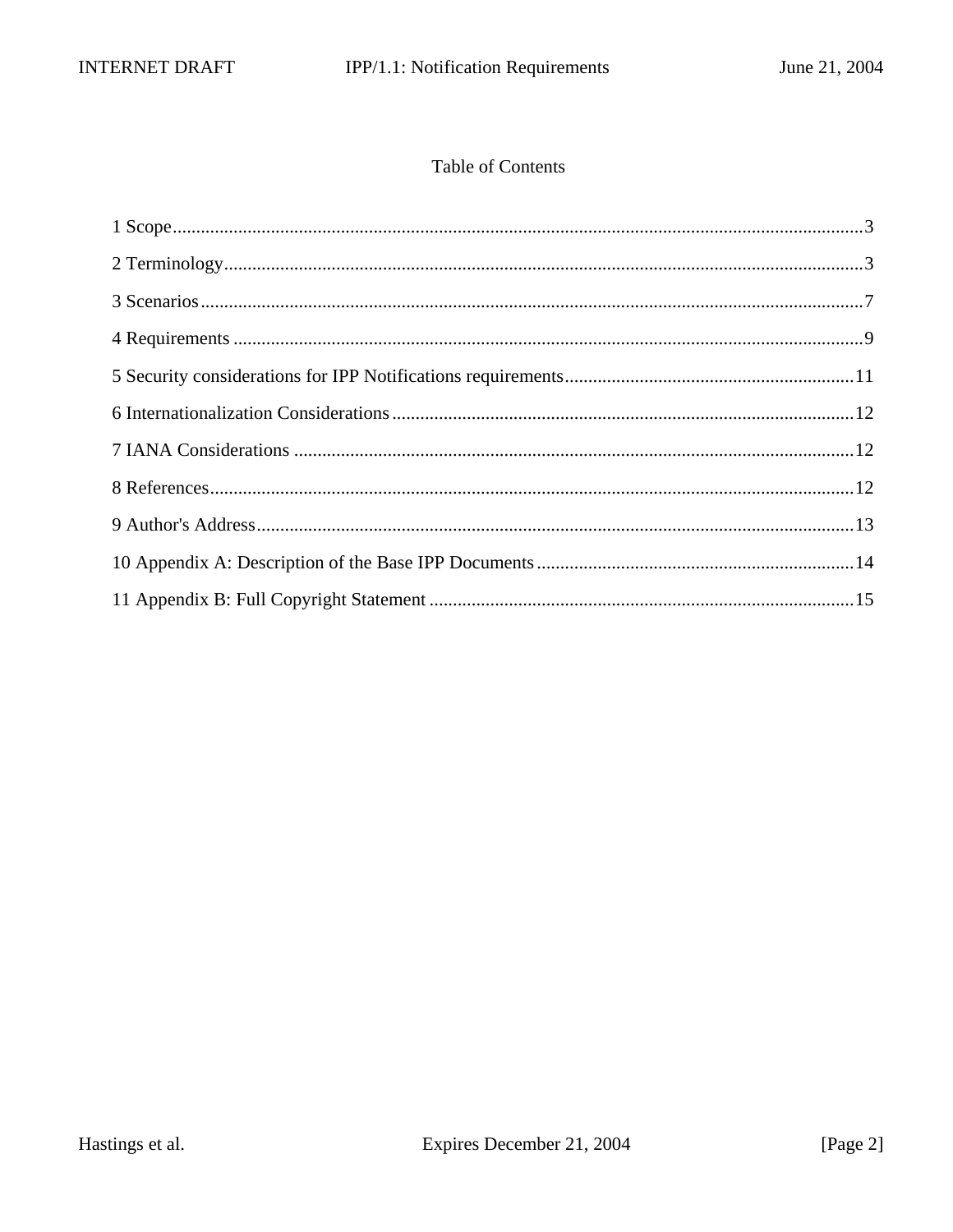## **1 Scope**

This document is one of a set of documents which together describe all aspects of a new Internet Printing Protocol (IPP). IPP is an application level protocol that can be used for distributed printing on the Internet. There are multiple parts to IPP, but the primary architectural components are the Model, the Protocol and an interface to Directory Services. This document provides a statement of the requirements for notifications as an optional part of an IPP Service. See section 10 for a description of the base IPP documents.

The scope of this requirements document covers functionality used by the following kinds of IPP Users: End Users, Print Administrators and Operators. See [ipp-ntfy] for the extensions to the Internet Printing Protocol/1.0 (IPP) [RFC2565, RFC2566], IPP/1.1 [RFC2911, RFC2910], and future versions.

#### **2 Terminology**

It is necessary to define a set of terms in order to be able to clearly express the requirements for notification services in an IPP System.

#### 2.1 Job Submitting End User

A human end user who submits a print job to an IPP Printer. This person may or may not be within the same security domain as the Printer. This person may or may not be geographically near the printer.

#### 2.2 Administrator

A human user who established policy for and configures the print system.

#### 2.3 Operator

A human user who carries out the policy established by the Administrator and controls the day to day running of the print system.

#### 2.4 Job Submitting Application

An application (for example, a batch application), acting on behalf of a Job Submitting End User, which submits a print job to an IPP Printer. The application may or may not be within the same security domain as the Printer. This application may or may not be geographically near the printer.

#### 2.5 Security Domain

For the purposes of this discussion, the set of network components which can communicate without going through a proxy or firewall. A security domain may be geographically very large, for example anyplace within example.com.

#### 2.6 IPP Client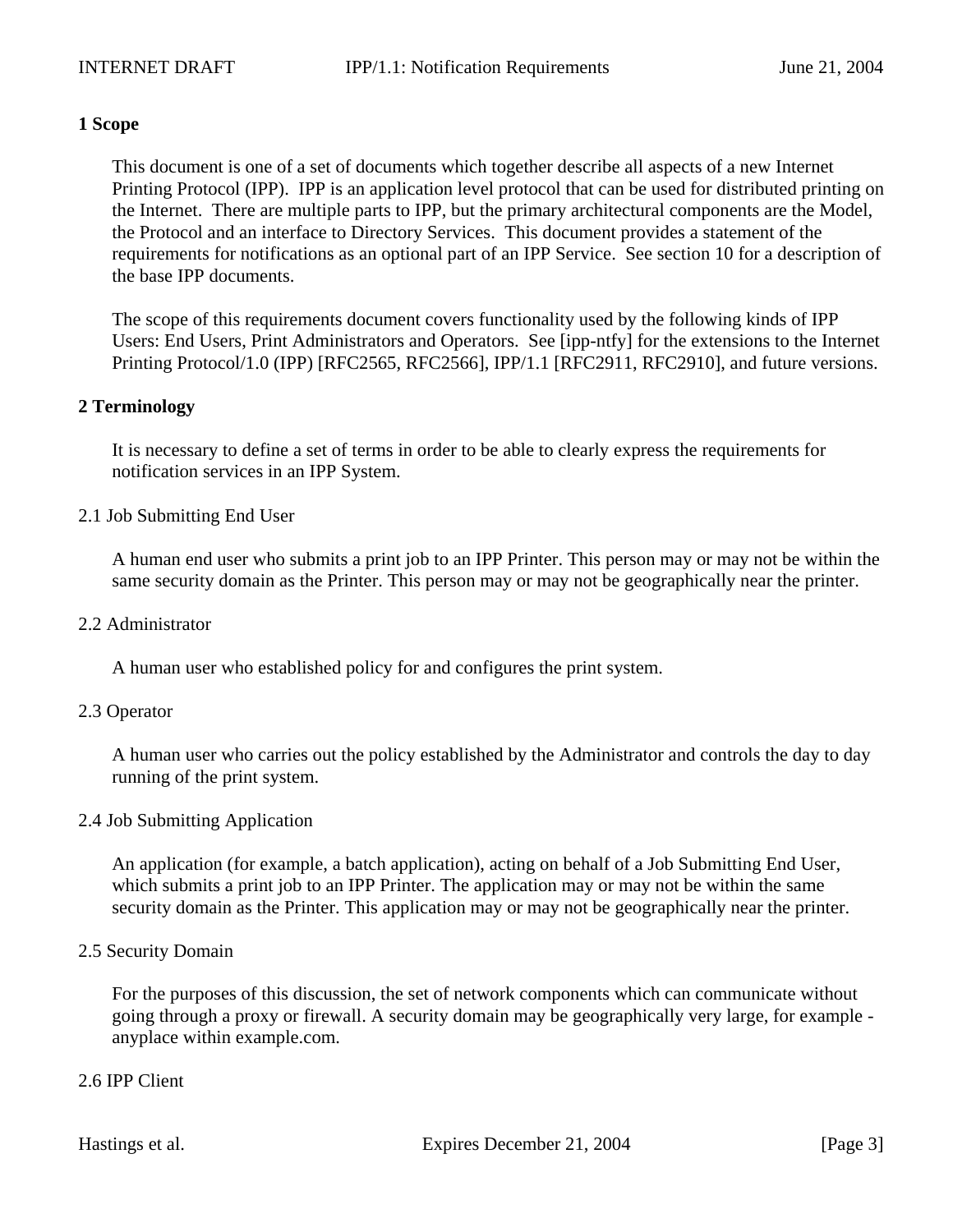The software component that sends IPP requests to an IPP Printer object and accepts IPP responses from an IPP Printer.

#### 2.7 Job Recipient

A human who is the ultimate consumer of the print job. In many cases this will be the same person as the Job Submitting End User, but this need not always be the case. For example, if I use IPP to print a document on a printer in a business partner's office, I am the Job Submitting End User, while the person I intend the document for in my business partner's office is the Job Recipient. Since one of the goals of IPP is to be able to print near the Job Recipient of the printed output, we would normally expect that person to be in the same security domain as, and geographically near, the Printer. However, this may not always be the case. For example, I submit a print job across the Internet to a XYZ's print shop. I am both the Submitting end User and the Job Recipient, but I am neither near nor in the same security domain as the Printer.

#### 2.8 Job Recipient Proxy

A person acting on behalf of the Job Recipient. In particular, the Job Recipient Proxy physically picks up the printed document from the Printer, if the Job Recipient cannot perform that function. The Proxy is **by definition** geographically near and in the same security domain as the printer. For example, I submit a print job from home to be printed on a printer at work. I'd like my secretary to pick up the print job and put it on my desk. In this case, I am acting as both Job Submitting End User and Job Recipient. My secretary is acting as a Job Recipient Proxy.

#### 2.9 Notification Subscriber

A client that requests the IPP Printer to send Event Notifications to one or more Notification Recipients. A Notification Subscriber may be a Job Submitting End User or an End User, an Operator, or an Administrator that is not submitting a job.

#### 2.10 Notification Source

The entity that sends Event Notifications.

#### 2.11 Notification Recipient

The entity that receives IPP Notifications about Job and/or Printer events. A Notification Recipient may be a: Job Submitting End User, Job Submitting Application, Job Recipient, Job Recipient Proxy, Operator, or Administrator, etc., and their representatives or log file or usage statistics gathering application or other active or passive entities.

#### 2.12 Notification Recipient Agent

A program which receives Event Notifications on behalf of the Notification Recipient. The agent may take some action on behalf of the recipient, forward the notification to the recipient via some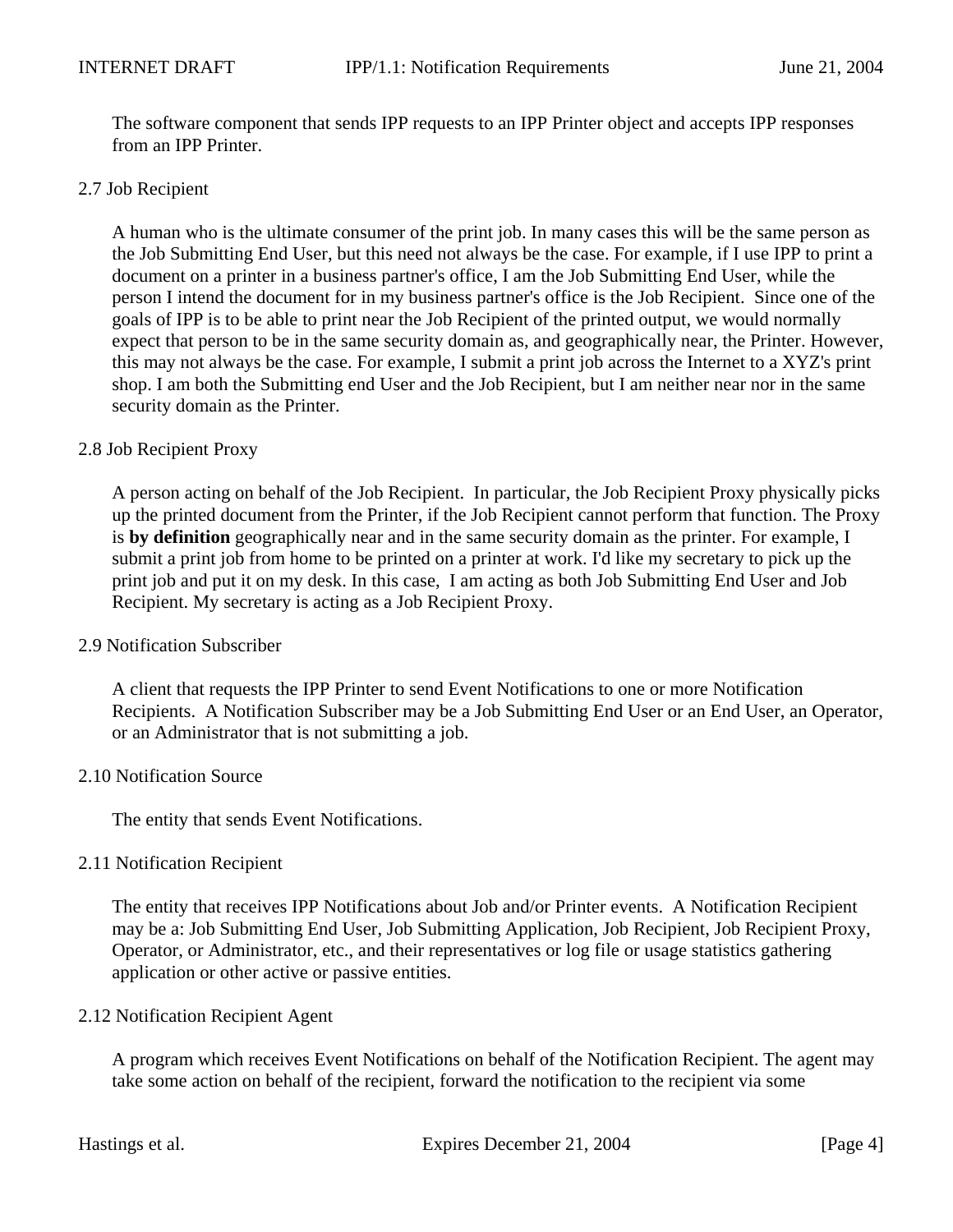alternative means (for example, page the recipient), or queue the notification for later retrieval by the recipient.

#### 2.13 Event

A Event is some occurrence (either expected or unexpected) within the printing system of a change of state, condition, or configuration of a Job or Printer object.

#### 2.14 Event Notification

When an event occurs, an Event Notification is generated that fully describes the event (what the event was, where it occurred, when it occurred, etc.). Event Notifications are delivered to all the Notification Recipients that are subscribed to that Event, if any. The Event Notification is delivered to the address of the Notification Recipient using the notification delivery method defined in the subscription. However, an Event Notification is sent ONLY if there is a corresponding subscription.

#### 2.15 Notification Subscription

A Notification Subscription is a request by a Notification Subscriber to the IPP Printer to send Event Notifications to specified Notification Recipient(s) when the event occur.

#### 2.16 Notification Attributes

IPP Objects (for example, a print job) from which notification are being sent may have attributes associated with them. A user may want to have one or more of these associated attributes returned along with a particular notification. In general, these may include any attribute associated with the object emitting the notification. Examples include:

number-of-intervening jobs job-k-octets job-k-octets processed job impressions job-impressions-interpreted job-impressions-completed impressionsCompletedCurrentCopy (job MIB) sheetCompletedCopyNumber (job MIB) sheetsCompletedDocumentNumber (job MIB) Copies-requested Copy-type Output-destination Job-state-reasons Job ID Printer URI Subscription ID (for job independent subscription)

2.17 Notification Delivery Method (or Delivery Method for short)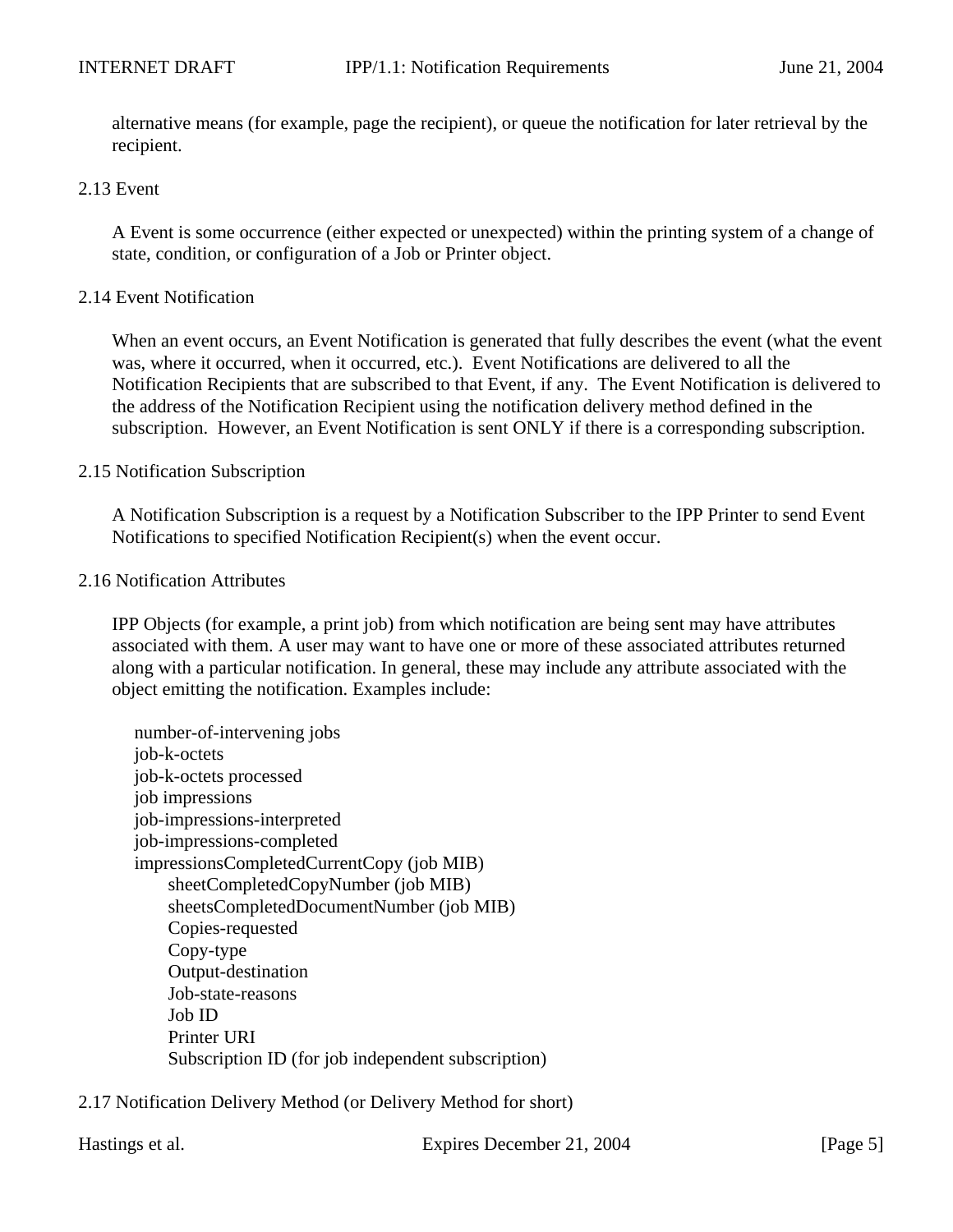Event Notifications are delivered using a method, such as email, TCP/IP, etc.

2.18 Immediate Notification

Notifications sent to the Notification Recipient or the Notification Recipient's agent in such a way that the notification arrives immediately , within the limits of common addressing, routing, network congestion and quality of service.

2.19 Store and Forward Notification

Notifications which are not necessarily delivered to Notification Recipients immediately, but are queued for delivery by some intermediate network application, for later retrieval. Email is an example of a store and forward notification delivery method.

2.20 Reliable Delivery of Notifications

Notifications which are delivered by a reliable delivery of packets or character stream, with acknowledgment and retry, such that delivery of the notification is guaranteed within some determinate time limits. For example, if the Notification Recipient has logged off and gone home for the day, an immediate notification cannot be guaranteed to be delivered, even when sent over a reliable transport, because there is nothing there to catch it. Guaranteed delivery requires both store and forward notification and a reliable transport.

2.21 Notification over Unreliable Transport

Notifications are delivered via the fundamental transport address and routing framework, but no acknowledgment or retry is required. Process to process communications, if involved, are unconstrained.

2.22 Human Consumable Notification

Notifications which are intended to be consumed by human end users only. Email would be an example of a Human consumable notification, though it could also contain Machine Consumable Notification.

2.23 Machine Consumable Notification

Notifications which are intended for consumption by a program **only**, such as an IPP Client. Machine Consumable notifications may not contain human readable information. Do we need both human and machine? Machine readable is intended for application to application only. The Notification Recipient could process the machine readable Event Notification into human readable format.

## 2.24 Mixed Notification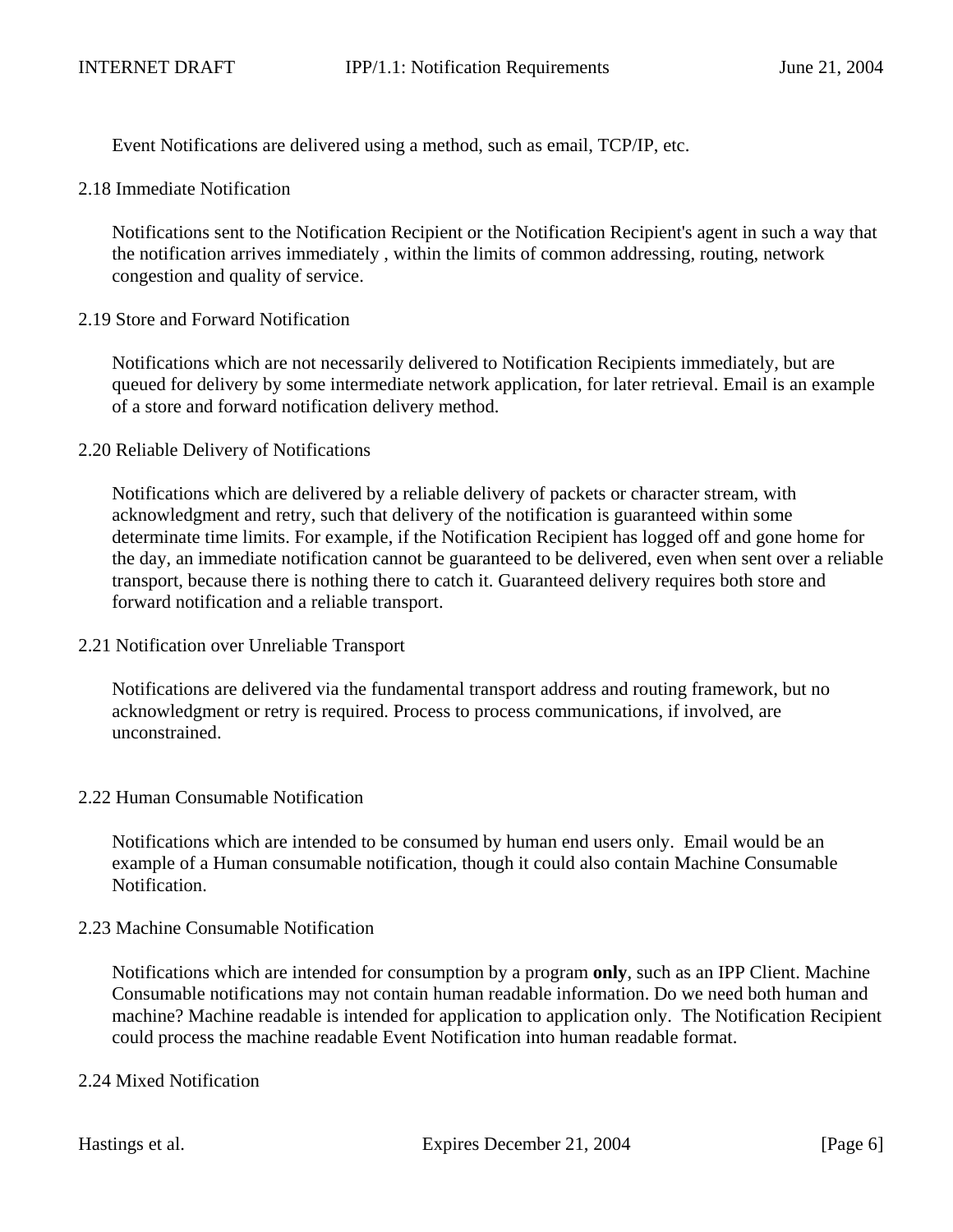A mixed notification contains both Human Consumable and Machine Consumable information.

#### **3 Scenarios**

- 1. I am sitting in my office and submit a print job to the printer down the hall. I am in the same security domain as the printer and of course, geographically near. I want to know immediately when my print job will be completed (or if there is a problem) because the document I am working on is urgent. I submit the print job with the following attributes:
	- − Notification Recipient me
	- − Notification Events all
	- − Notification Attributes job-state-reason
	- − Notification Type immediate
- 2. I am working from home and submit a print job to the same printer as in the previous example. However, since I am not at work, I cannot physically get the print file or do anything with it. It can wait until I get to work this afternoon. However, I'd like my secretary to pick up the output and put it on my desk so it doesn't get lost or miss-filed. I'd also like a store and forward notification sent to my email so that when I get to work I can tell if there was a problem with the print job. I submit a print job with the following attributes:
	- − Notification Recipient my secretary
	- − Notification Events print complete
	- − Notification Type immediate
	- − Notification Recipient me
	- − Notification Events print complete
	- − Notification Attributes impressions completed
	- − Notification Type store and forward
- 3. I am sitting in my office and submit a print job to a client at an engineering firm we work with on a daily basis. The engineering firm is in Belgium. I would like my client to know when the print job is complete, so that she can pick it up from the printer in her building. It is important that she review it right away and get her comments back to me. I submit the print job with the following attributes:
	- − Notification Recipient client at engineering firm
	- − Notification Events print complete
	- − Notification Type immediate
	- − Notification Language French
- 4. I am in a hotel room and send a print job to a Kinko's store in the town I am working in, in order to get a printed report for the meeting I am attending in the morning. Since I'm going out to dinner after I get this job submitted, an immediate notification won't do me much good. However, I'd like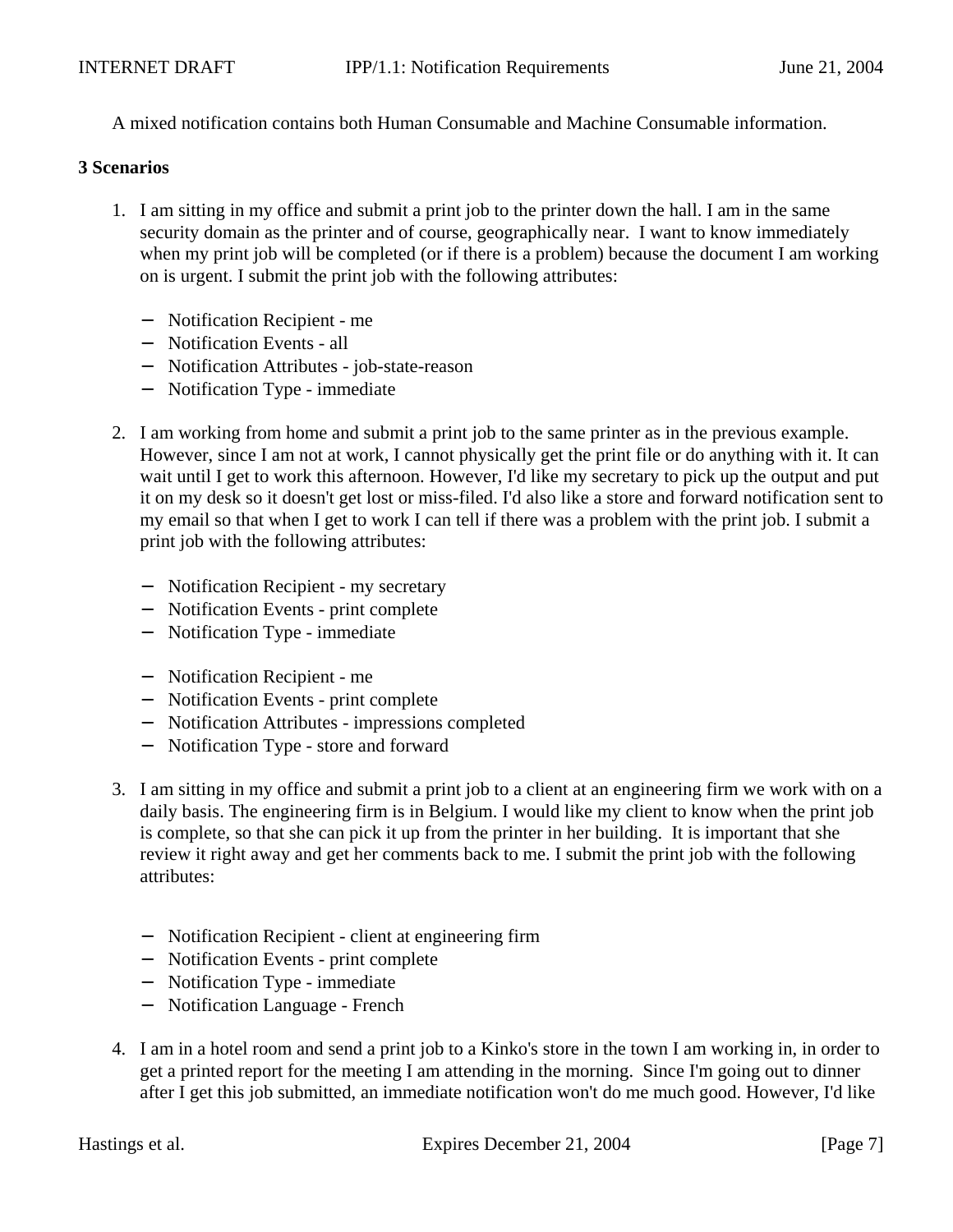to check in the morning before I drive to the Kinko's store to see if the file has been printed. An email notification is sufficient for this purpose. I submit the print job with the following attributes:

- − Notification Recipient me
- − Notification Events print complete
- − Notification Type store and forward
- 5. I am printing a large, complex print file. I want to have some immediate feedback on the progress of the print job as it prints. I submit the print job with the following attributes:
	- − Notification Recipient me
	- − Notification Type immediate
	- − Notification Events all state transitions
	- − Notification Attributes impression completed
- 6. I am an operator and my duties is to keep the printer running. I subscribe independently from a job submission so that my subscription outlasts any particular job. I subscribe with the following attributes:
	- − Notification Recipient me
	- − Notification Type immediate
	- − Notification Events all Printer state transitions
	- − Notification Attributes Printer state, printer state reasons, device powering up, device powering down.
- 7. I am a usage statistics gathering application. I subscribe independently from a job submission so that my subscription outlasts any particular job. My subscription may persists across power cycles. I subscribe with the following attributes:
	- − Notification Recipient me
	- − Notification Type immediate
	- − Notification Events job completion
	- − Notification Attributes impression completed, sheets completed, time submitted, time started, time completed, job owner, job size in octets, etc.
- 8. I am a client application program that displays a list of jobs currently queued for printing on a printer. I display the "job-name", "job-state", "job-state-reasons", "page-count", and "interveningjobs" either for the user's jobs or for all jobs. The window displaying the job list remains open for an independent amount of time, and it is desired that it represent the current state of the queue. It is desired that the application only need to perform a slow poll in order to recover from any missed notifications. So the event delivery mechanism provides the means to update the screen on all needed changes, including querying for some attributes that may not be delivered in the Notification.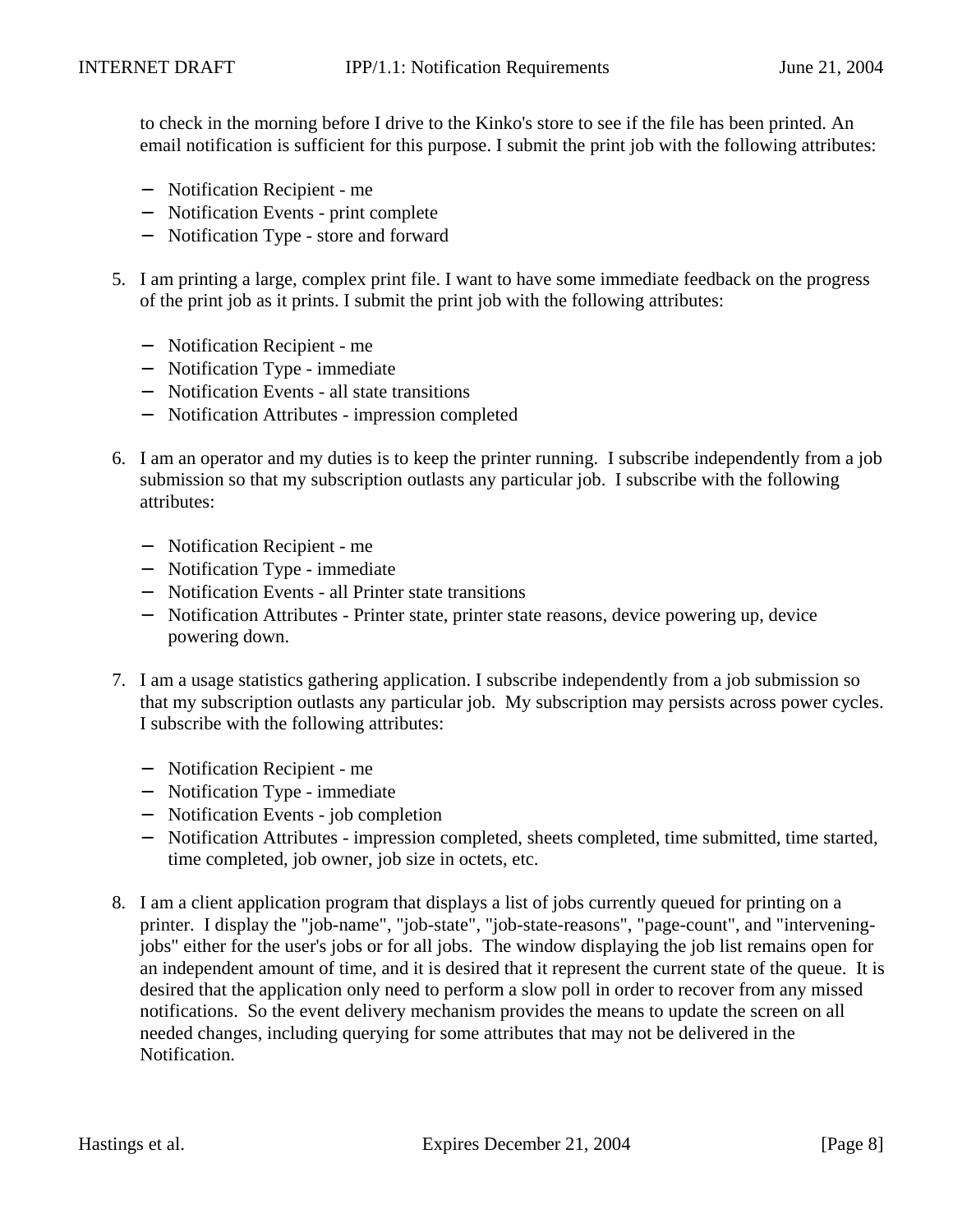- 9. I am a client application program that displays a list of printers. For each Printer I display the current state and configuration. The window displaying the printer list remains open for an independent amount of time, and it is desired that it represent the current state of each printer. It is desired that the application only need to perform a slow poll in order to recover from any missed notifications. So the event delivery mechanism provides the means to update the screen on all needed changes, including querying for some attributes that may not be delivered in the Notification.
- 10. I am an IPP Server that controls one or more devices and implements an IPP Printer object to represent each device. I want to support IPP Notification for each of the IPP Printer objects that I implement. Many of these devices do not support notification (or IPP). So I need to support the IPP Notification semantics specified for each IPP Printer object myself on behalf of each of the devices that each of the IPP Printer objects represent. When I accept IPP job creation requests, I convert the request to what the device will accept. In some cases, I must poll the devices in order to be informed of their job and device state and state changes in order to be able to send IPP Notifications to subscribed Notification Recipients.
- 11. I am an IPP Server that controls one or more devices and implements an IPP Printer object to represent each device. I want to support IPP Notification for each of the IPP Printer objects that I implement. These devices all support IPP, including IPP Notification. I would like the design choice for supporting IPP Notification for these IPP Printer objects that I implement either (1) by forwarding the notification to the IPP Printers that I alone control and have them send the notifications to the intended Notification Recipients without my involvement or (2) replace the notification submitted with the Job to indicate me as the Notification Recipient and I will in turn forward Notifications to the Notification Recipients requested by my clients. Most of the rest of the contents of the IPP Job that I send to the IPP Printers that I control will be the same as the IPP Job that I receive from my IPP clients.
- 12. I am an IPP Server that controls one or more devices and implements an IPP Printer object to represent each device. I want to support IPP Notification for each of the IPP Printer objects that I implement. These devices all support IPP, including IPP Notification. Because these IPP Printers MAY also be being controlled by other servers (using IPP or other protocols), I only want job events for the jobs that I send, but do want Printer events all the time, so that I can show proper Printer state to my clients. So I subscribe to these IPP Printers for Printer events with a long standing subscription with myself to as the Notification Recipient. When I get a Job Creation request, I decide to which IPP Printer to send the job. When I do so, I also add a job subscription for Job events with me as the Notification Recipient to the job's job subscriptions supplied by my clients (this usage is called "piggy-backing"). These IPP Printers automatically remove their job subscriptions when the job completes as for all job subscriptions so that I no longer get Job events when my jobs are completed.

## **4 Requirements**

The following requirements are intended to be met by the IPP Notification specification (not the implementation). The resulting IPP Notification Specification document: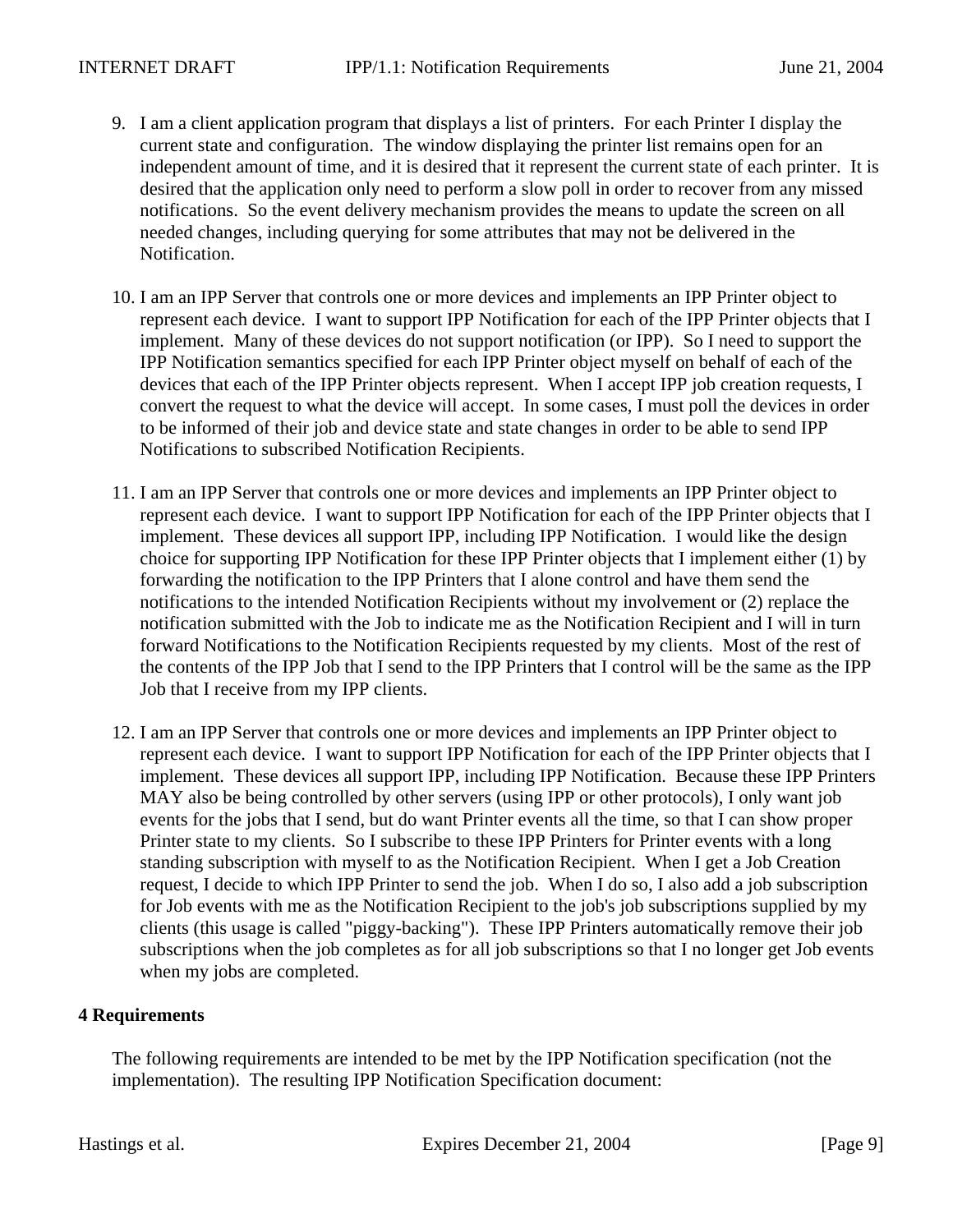- 1. must indicate which of these requirements are REQUIRED and which are OPTIONAL for a conforming implementation to support. See [RFC2911] section 12.1 for the definition of these important conformance terms.
- 2. must be designed to that an IPP Printer can *transparently* support the IPP Notification semantics using third party notification services that exist today or that may be standardized in the future.
- 3. must define means for a Job Submitting End User to specify zero or more Notification Recipients when submitting a print job. A Submitter will not be able to prevent out of band subscriptions from authorized persons, such as Operators.
- 4. must define means when specifying a Notification Recipient, for a Notification Subscriber to be able to specify one or more notification events for that Notification Recipient, subject to administrative and security policy restrictions. Any of the following constitute Job or Printer Events that a Job Submitting End User can specify notifications be sent for:
	- Any standard Printer MIB alert (i.e. device alerts) (critical and warning?) (state change notifications)?
	- Job Received (transition from Unknown to Pending)
	- Job Started (Transition from Pending to Processing)
	- Page Complete (Page is stacked)
	- Collated Copy Complete (last sheet of collated copy is stacked)
	- Job Complete (transition from Processing or Processing-stopped to Completed)
	- Job aborted (transition from Pending, Pending-held, Processing, or Processing-stopped to Aborted)
	- Job canceled (transition from Pending, Pending-held, Processing, or Processing-held to Canceled)
	- Other job state changes like 'paused', purged?
	- Device problems for which the job is destined
	- Job (interpreter) issues
- 5. must define how an End User or Operator subscribes for:
	- Any set of Job Events for a specific job.
	- Any set of Printer Events while a specific job is not complete.
- 6. must define how an End User or Operator subscribes for the following without having to submit a Job:
	- Any set of Printer Events for a defined period.
	- Any set of Job Events for all jobs with no control over which jobs.
- 7. must define how the Notification Subscriber is able to specify either immediate or store and forward notification independently for each Notification Recipient. The means may be explicit, or implied by the method of delivery chosen by the Job Submitting End User.
- 8. must define common delivery methods, e.g. email, must be defined.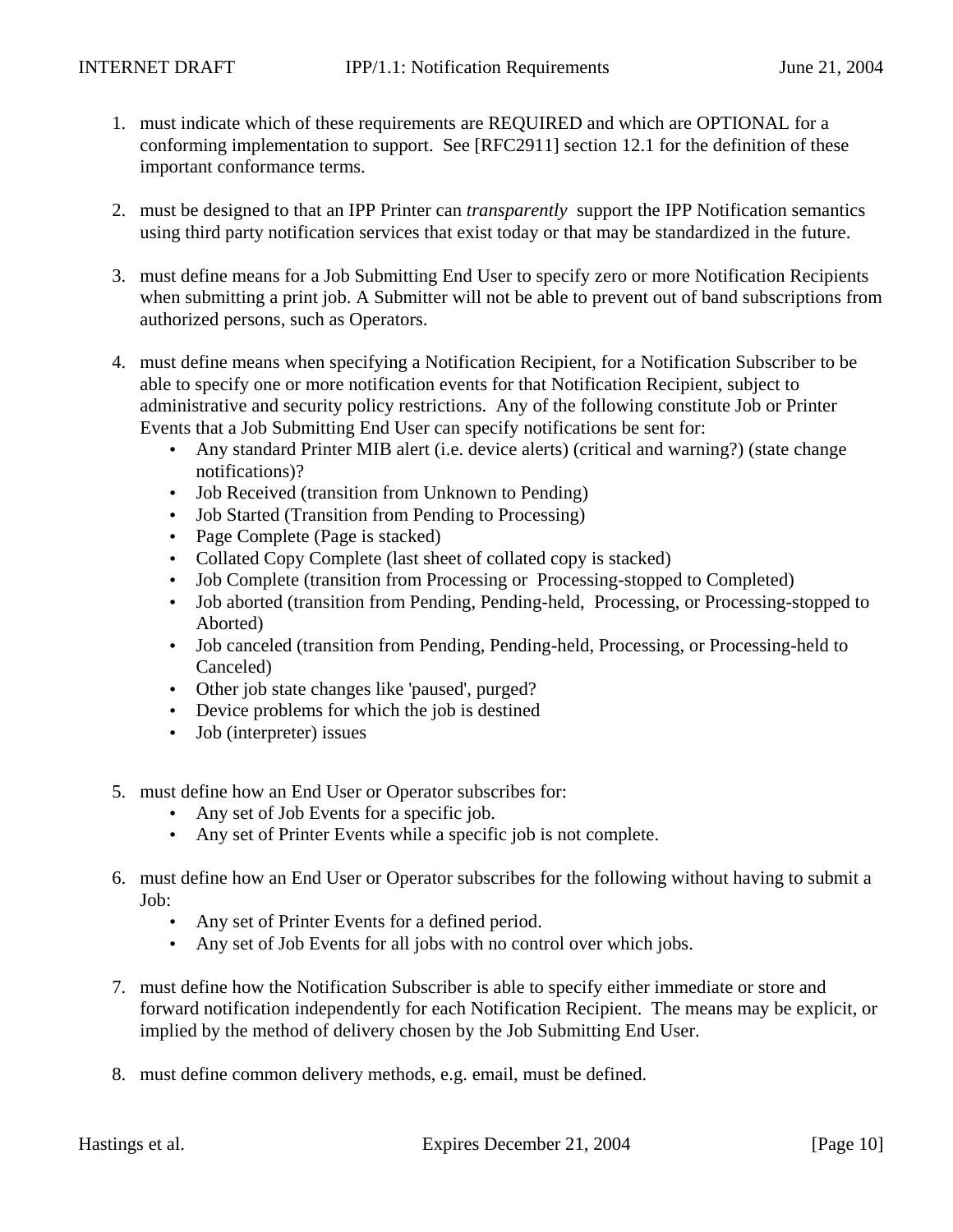- 9. must define how an IPP Printer validates its ability to deliver an Event using the specified delivery scheme. If it does not support the specified scheme, or the specified scheme is invalid for some reason, then the IPP Printer accepts and performs the request anyway and responds indicating the unsupported attribute values. There is no requirement for the IPP Printer receiving the print request to validate the identity of an Notification Recipient, nor the ability of the system to deliver an event to that recipient as requested (for example, if the Notification Recipient is not at work today).
- 10. must define a class of IPP event notification delivery methods which can flow through corporate firewalls. However, an IPP printer need not test to guarantee delivery of the notification through a firewall before accepting a print job.
- 11. may define means for delivering a notification to the submitting client when the delivery of an event notification to a specified Notification Recipient fails. Fall back means of subscribers determining if notifications have failed, i.e. polling, may be provided.
- 12. must define a mechanism for localizing Human Consumable notifications by the Notification Source.
- 13. may define a way to specify whether or not event delivery requires acknowledgement back to the Notification Source.
- 14. There must be a mechanism defined so that job independent subscriptions do not become stale and do not require human intervention to remove stale subscriptions. However, stale must not be the inability to deliver an Event Notification , since temporary Notification delivery problems must be tolerated.
- 15. A mechanism must be defined so that an Event Subscriber is able to add an Event Subscription to a Job after the Job has been submitted.
- 16. A mechanism must be defined so that a client is able to cancel an Event Subscription on a job or printer after the job has been submitted.
- 17. A mechanism must be defined so that a client can obtain the set of current Subscriptions.

#### **5 Security considerations for IPP Notifications requirements**

By far the biggest security concern is the abuse of notification: sending unwanted notifications to third parties (i.e., spam). The problem is made worse by notification addresses that may be redistributed to multiple parties (e.g. mailing lists). There exist scenarios where third party notification is required (see Scenario #2 and #3). The fully secure solution would require active agreement of all recipients before sending out anything. However, requirement #9 ("There is no requirement for IPP Printer receiving the print request to validate the identity of an event recipient") argues against this. Certain systems may decide to disallow third party notifications (a traditional fax model).

Clients submitting notification requests to the IPP Printer has the same security issues as submitting an IPP/1.1 print job request. The same mechanisms used by IPP/1.1 can therefore be used by the client

Hastings et al. Expires December 21, 2004 [Page 11]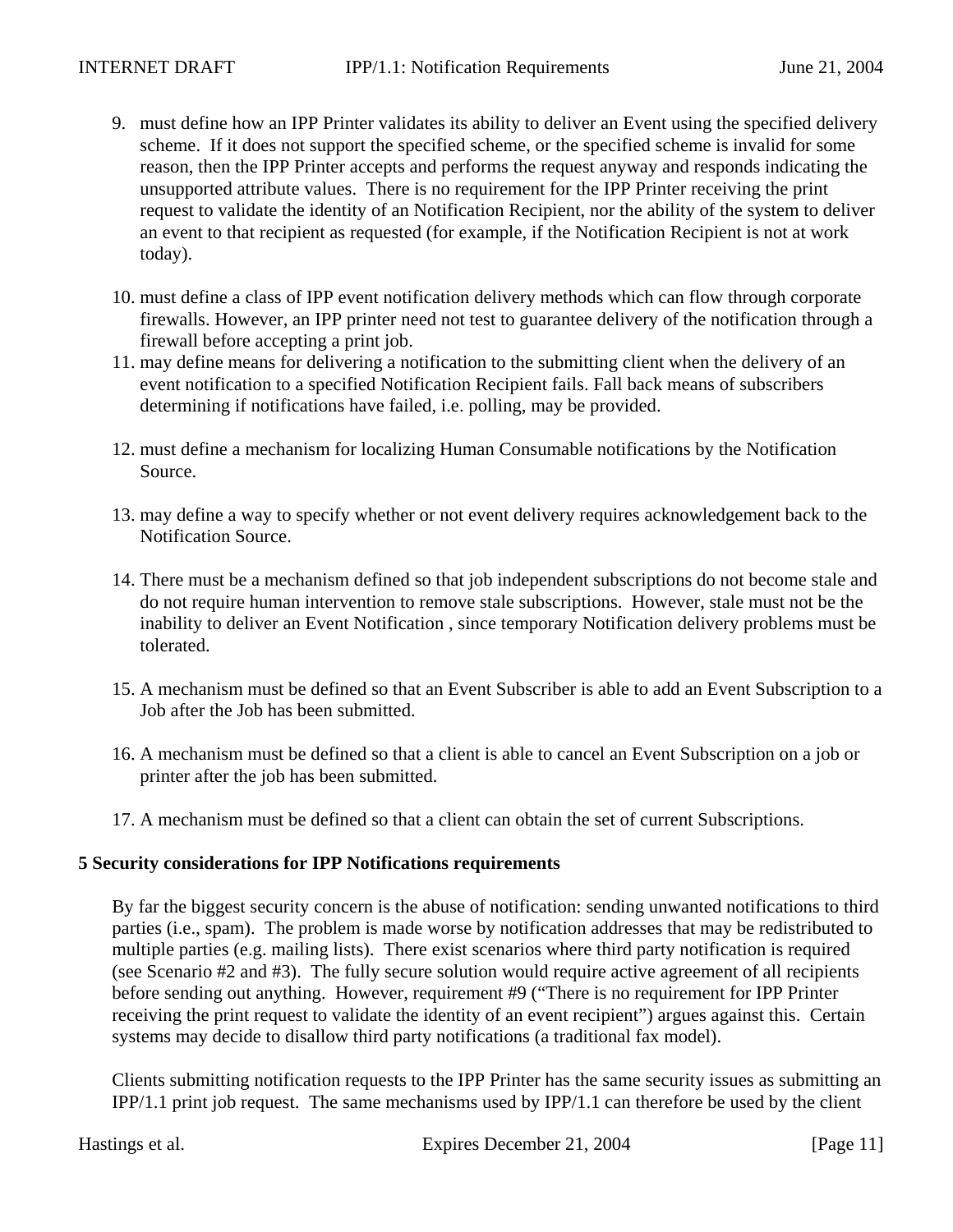notification submission. Operations that require authentication can use the HTTP authentication. Operations that require privacy can use the HTTP/TLS privacy.

The notification access control model should be similar to the IPP access control model. Creating a notification subscription is associated with a user. Only the creator or an operator can cancel the subscription. The system may limit the listing of items to only those items owned by the user. Some subscriptions (e.g. those that have a lifetime longer than a job) can be done only by privileged users (operators and/or administrators), if that is the authorization policy.

The standard security concerns (delivery to the right user, privacy of content, tamper proof content) apply to the notification delivery. IPP should use the security mechanism of the delivery method used. Some delivery mechanisms are more secure than others. Therefore, sensitive notifications should use the delivery method that has the strongest security.

#### **6 Internationalization Considerations**

The Human Consumable notification must be localized to the natural language and charset that Notification Subscriber specifies within the choice of natural languages and charsets that the IPP Printer supports.

The Machine Consumable notification data uses the 'application/ipp' MIME media type. It contains some attributes whose text values are required to be in the natural language and charset that the Notification Subscriber specifies within the choice of natural languages and charsets that the IPP Printer supports. See [RFC2566].

#### **7 IANA Considerations**

There will be some notification delivery methods registered with IANA for use in URLs. These will be defined in other documents.

#### **8 References**

#### 8.1 Normative References

#### [RFC2910]

Herriot, R., Butler, S., Moore, P., Turner, R., "Internet Printing Protocol/1.1: Encoding and Transport", RFC 2910, September 2000.

#### [RFC2911]

deBry, R., , Hastings, T., Herriot, R., Isaacson, S., Powell, P., "Internet Printing Protocol/1.1: Model and Semantics", RFC 2911, September 2000.

#### [ipp-ntfy]

Isaacson, S., Martin, J., deBry, R., Hastings, T., Shepherd, M., Bergman, R., " IPP Event Notification Specification", <draft-ietf-ipp-not-spec-07.txt>, work in progress, July 17, 2001.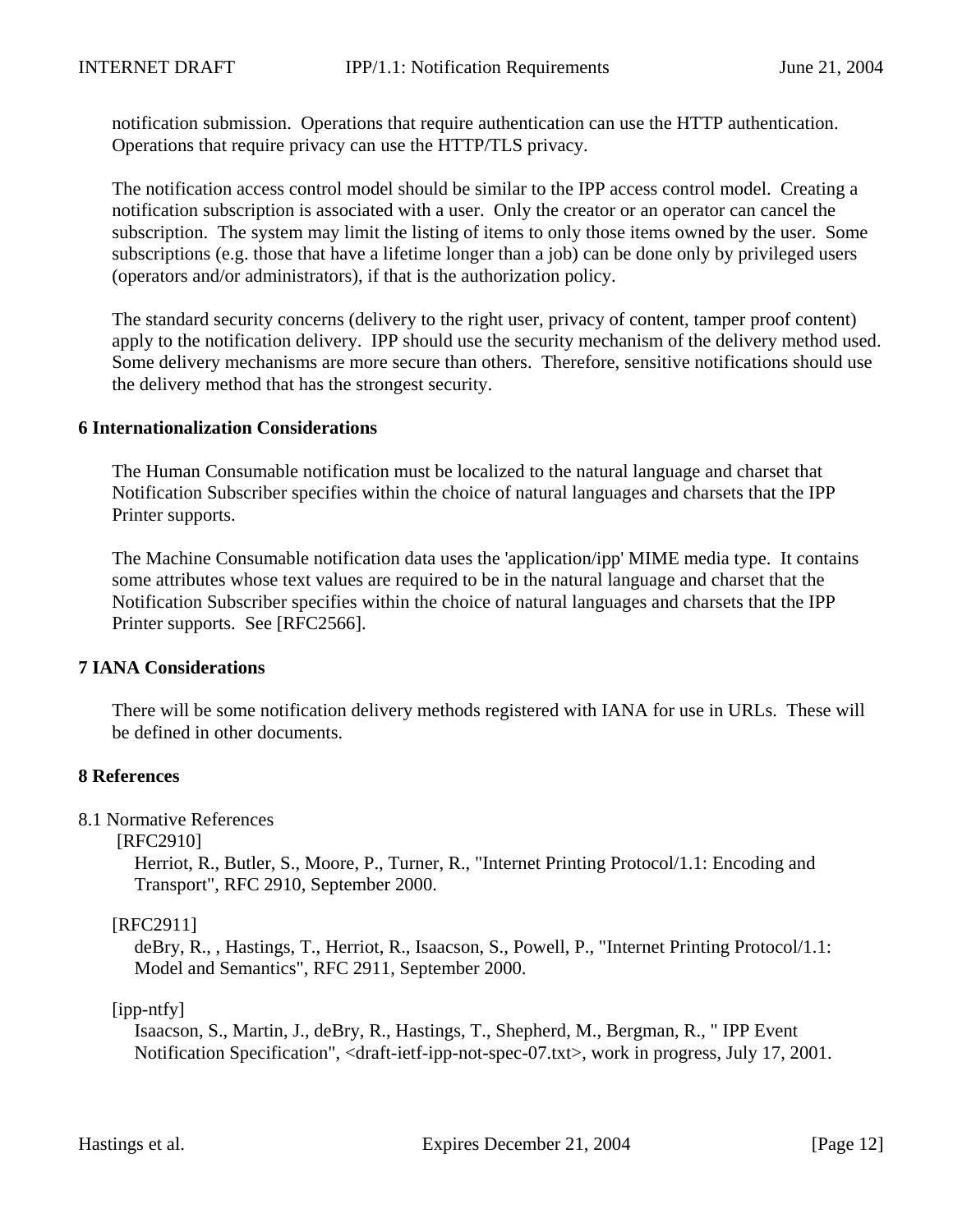#### 8.2 Informative References

#### [RFC2565]

Herriot, R., Butler, S., Moore, P., Tuner, R., "Internet Printing Protocol/1.0: Encoding and Transport", RFC 2565, April 1999.

## [RFC2566]

R. deBry, T. Hastings, R. Herriot, S. Isaacson, P. Powell, "Internet Printing Protocol/1.0: Model and Semantics", RFC 2566, April 1999.

## [RFC2567]

Wright, D., "Design Goals for an Internet Printing Protocol", RFC 2567, April 1999.

## [RFC2568]

Zilles, S., "Rationale for the Structure and Model and Protocol for the Internet Printing Protocol", RFC 2568, April 1999.

#### [RFC2569]

Herriot, R., Hastings, T., Jacobs, N., Martin, J., "Mapping between LPD and IPP Protocols", RFC 2569, April 1999.

## [RFC2639]

 T. Hastings, C. Manros. "Internet Printing Protocol/1.0: Implementer's Guide", RFC 2639, July 1999.

## **9 Author's Address**

Tom Hastings (editor) Xerox Corporation 737 Hawaii St. ESAE 231 El Segundo, CA 90245

Phone: 310-333-6413 Fax: 310-333-5514 e-mail: hastings@cp10.es.xerox.com

Roger deBry Utah Valley State College Orem, UT 84058

Phone: (801) 222-8000 e-mail: debryro@uvsc.edu

Harry Lewis HUC/003G IBM Corporation P.O. Box 1900 Boulder, CO 80301-9191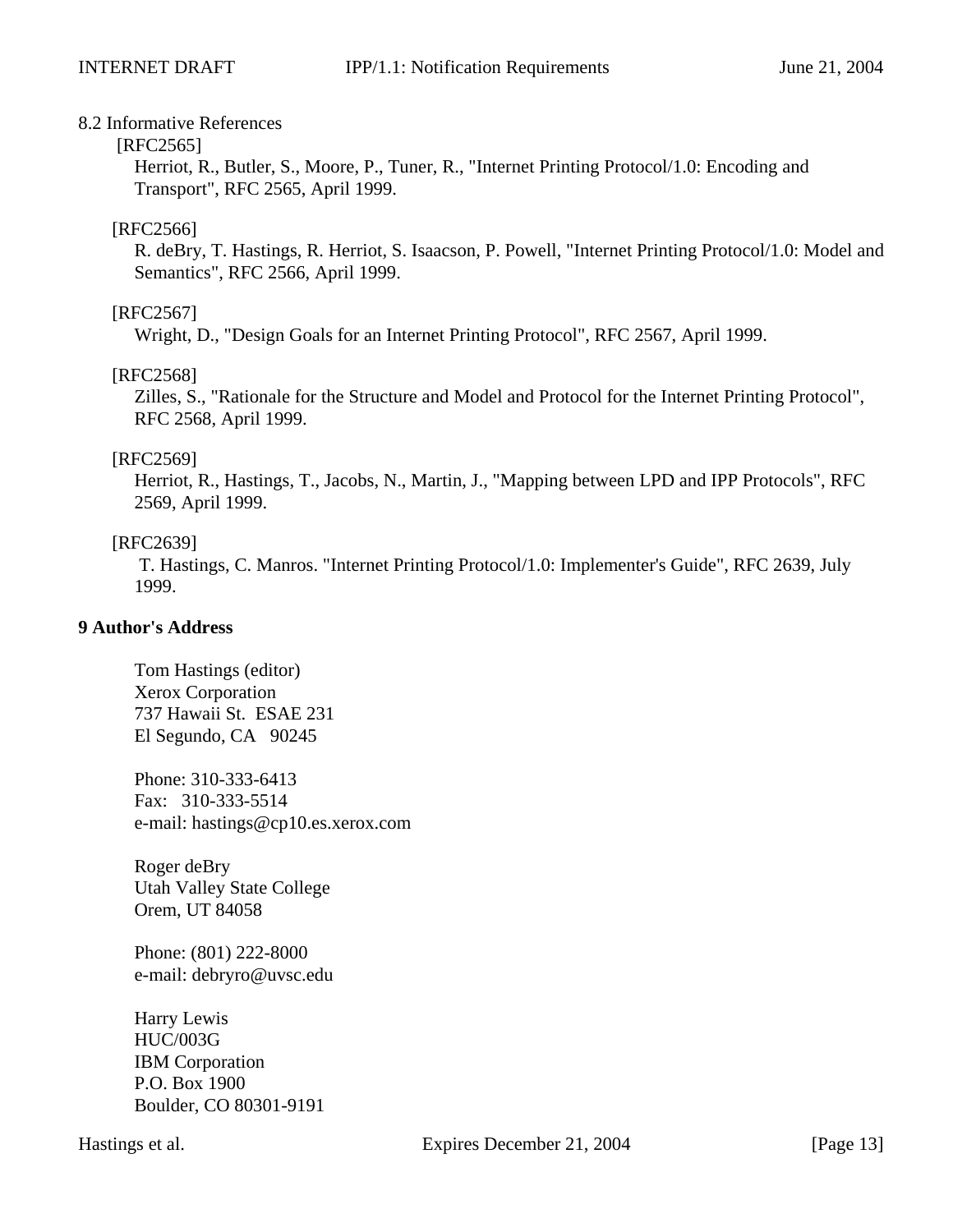Phone: (303) 924-5337 Fax: (303) 924-9889 e-mail: harryl@us.ibm.com

## **10 Appendix A: Description of the Base IPP Documents**

The base set of IPP documents includes:

Design Goals for an Internet Printing Protocol [RFC2567] Rationale for the Structure and Model and Protocol for the Internet Printing Protocol [RFC2568] Internet Printing Protocol/1.1: Model and Semantics [RFC2911] Internet Printing Protocol/1.1: Encoding and Transport [RFC2910] Internet Printing Protocol/1.1: Implementer's Guide [IPP-IIG] Mapping between LPD and IPP Protocols [RFC2569]

The "Design Goals for an Internet Printing Protocol" document takes a broad look at distributed printing functionality, and it enumerates real-life scenarios that help to clarify the features that need to be included in a printing protocol for the Internet. It identifies requirements for three types of users: end users, operators, and administrators. It calls out a subset of end user requirements that are satisfied in IPP/1.0 [RFC2566, RFC2565]. A few OPTIONAL operator operations have been added to IPP/1.1 [RFC2911, RFC2910].

The "Rationale for the Structure and Model and Protocol for the Internet Printing Protocol" document describes IPP from a high level view, defines a roadmap for the various documents that form the suite of IPP specification documents, and gives background and rationale for the IETF IPP working group's major decisions.

The "Internet Printing Protocol/1.1: Model and Semantics" document describes a simplified model with abstract objects, their attributes, and their operations. The model introduces a Printer and a Job. The Job supports multiple documents per Job. The model document also addresses how security, internationalization, and directory issues are addressed.

The "Internet Printing Protocol/1.1: Encoding and Transport" document is a formal mapping of the abstract operations and attributes defined in the model document onto HTTP/1.1 [RFC2616]. It also defines the encoding rules for a new Internet MIME media type called "application/ipp". This document also defines the rules for transporting over HTTP a message body whose Content-Type is "application/ipp". This document defines the 'ipp' scheme for identifying IPP printers and jobs.

The "Internet Printing Protocol/1.1: Implementer's Guide" document gives insight and advice to implementers of IPP clients and IPP objects. It is intended to help them understand IPP/1.1 and some of the considerations that may assist them in the design of their client and/or IPP object implementations. For example, a typical order of processing requests is given, including error checking. Motivation for some of the specification decisions is also included.

The "Mapping between LPD and IPP Protocols" document gives some advice to implementers of gateways between IPP and LPD (Line Printer Daemon) implementations.